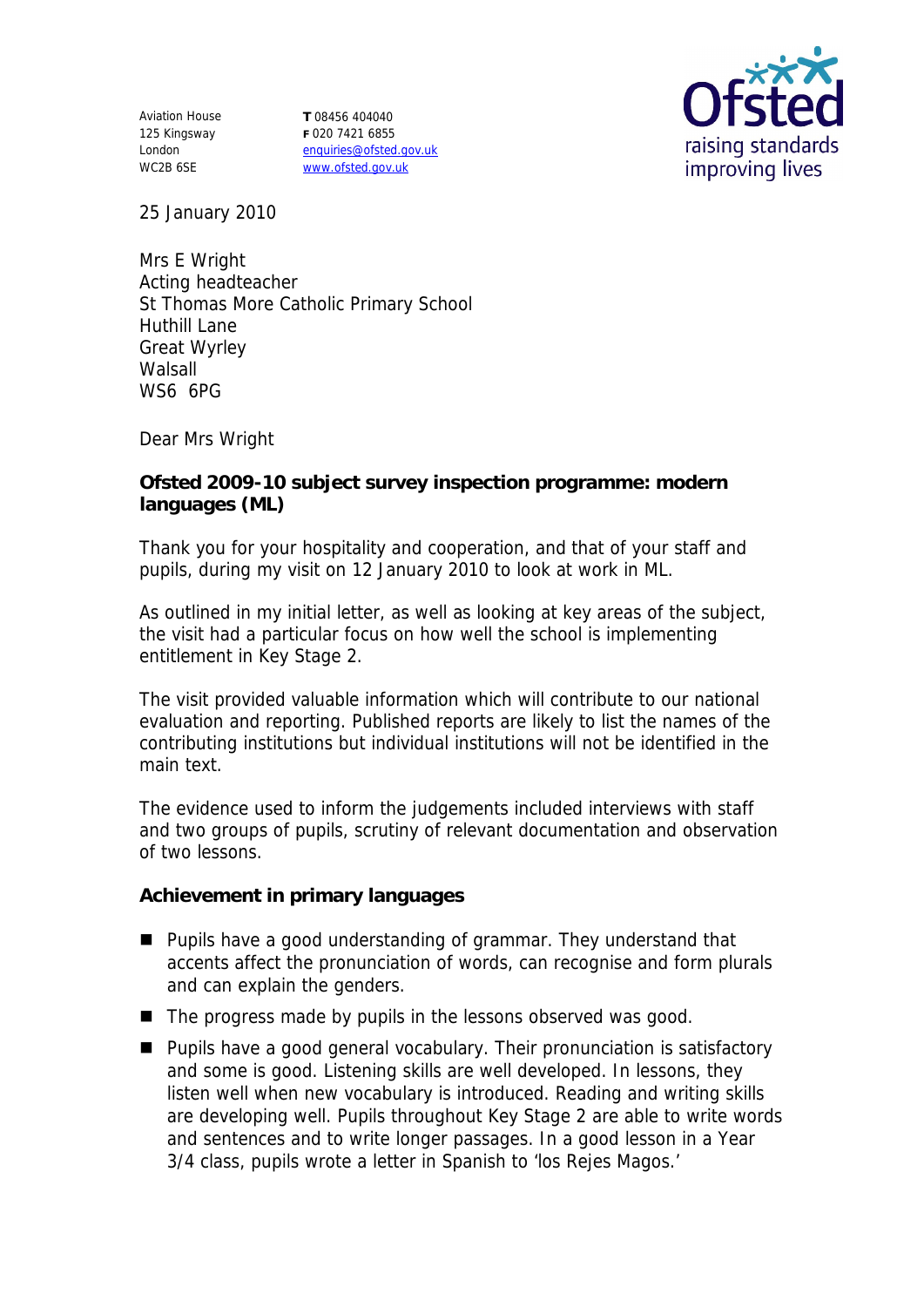- Pupils' intercultural understanding is good. They know about key festivals, where Spanish is spoken in the world and could explain how the hot weather in Spain affects the working and school day.
- **Pupils appreciate the usefulness of learning a language. They know it can** be helpful when travelling, such as when ordering breakfast, and is helpful in jobs such as teaching, translating and tourism. They know that learning a language also develops general knowledge of the world, people and cultures.
- **Pupils enjoy learning Spanish. Behaviour was good in the lessons observed** and Spanish makes a good contribution to their personal development.

**Quality of teaching of primary languages**

- The teacher's subject knowledge and pronunciation are good. New concepts are explained and modelled well. Pupils' pronunciation is carefully and sensitively corrected. Good use is made of the target language in lessons and in marking. There is explicit teaching of grammar, sound spelling links and language-learning strategies.
- Good links are made with other areas of the curriculum, such as healthy eating and religious education.
- Planning is comprehensive and teaching activities take into account previous learning and the needs of older and younger pupils in mixed ability classes. Effective provision is made for pupils who have been absent and for those who are new to learning Spanish.
- Pupils have opportunities to hear authentic speakers and Spanish songs via the internet, DVDs and CDs. There is scope to provide more opportunities to practise speaking and more challenge for the most able pupils. Occasionally, some activities last too long.
- **Plenary sessions are used to reinforce new learning and some informal** assessment takes place.

**Quality of the curriculum in primary languages**

- The time allocated for learning Spanish is good. However, there is little reinforcement of learning outside of formal Spanish lessons because new learning is not followed up sufficiently by class teachers.
- Spanish was introduced in 2006 and is taught by an external specialist. All pupils from Reception to Year 6 learn Spanish.
- The scheme of work followed by the school meets the interests and needs of pupils.
- Learning is supported satisfactorily by some displays of useful vocabulary and by some books about Spanish-speaking countries.
- There are, as yet, few extra-curricular activities that extend pupils' understanding and knowledge of languages.